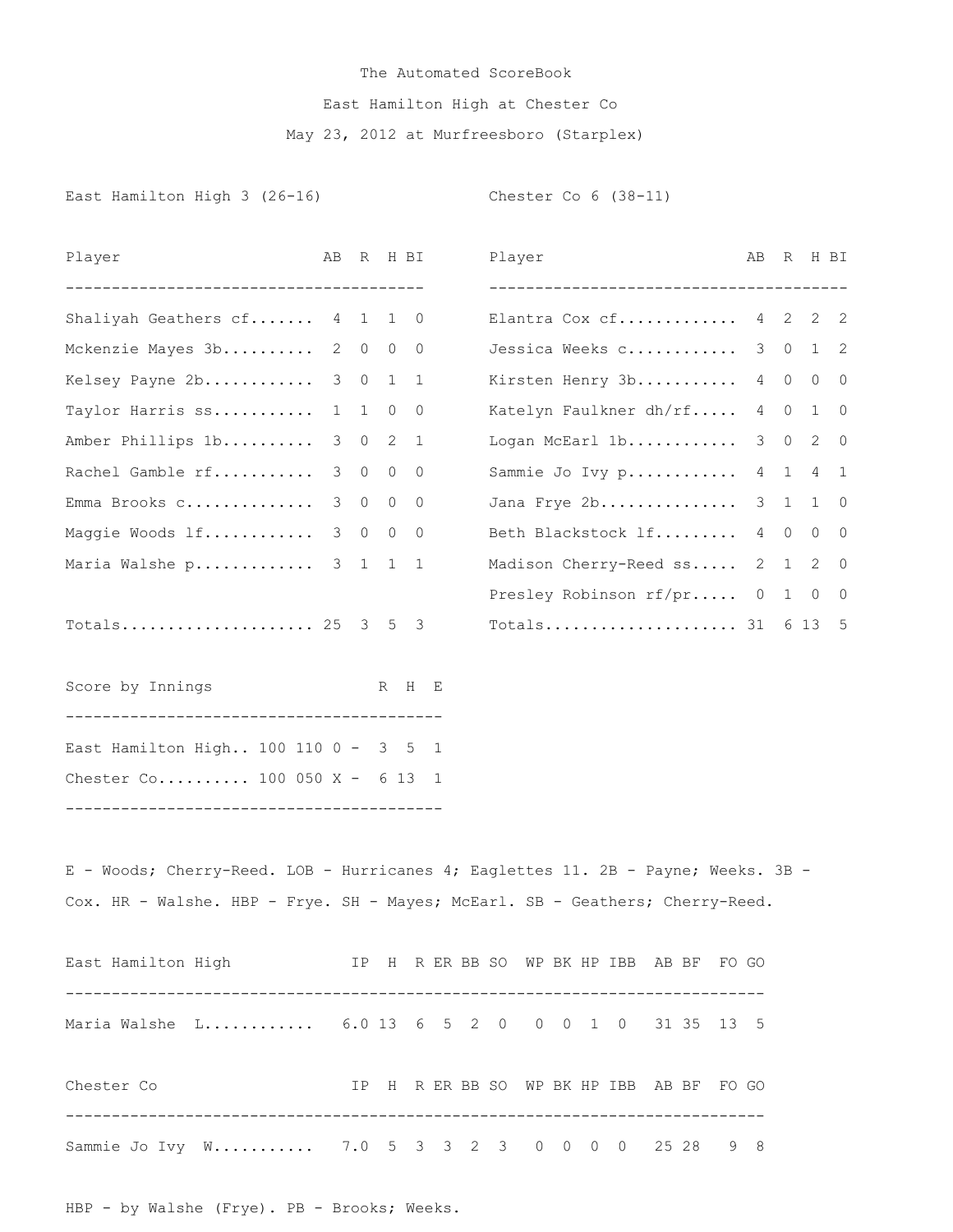Strikeouts - Woods 2; Walshe. Walks - Harris T 2; Weeks; Cherry-Reed.

Umpires -

Start: 10:00am Time: 11:34 am Attendance:

Game: AA03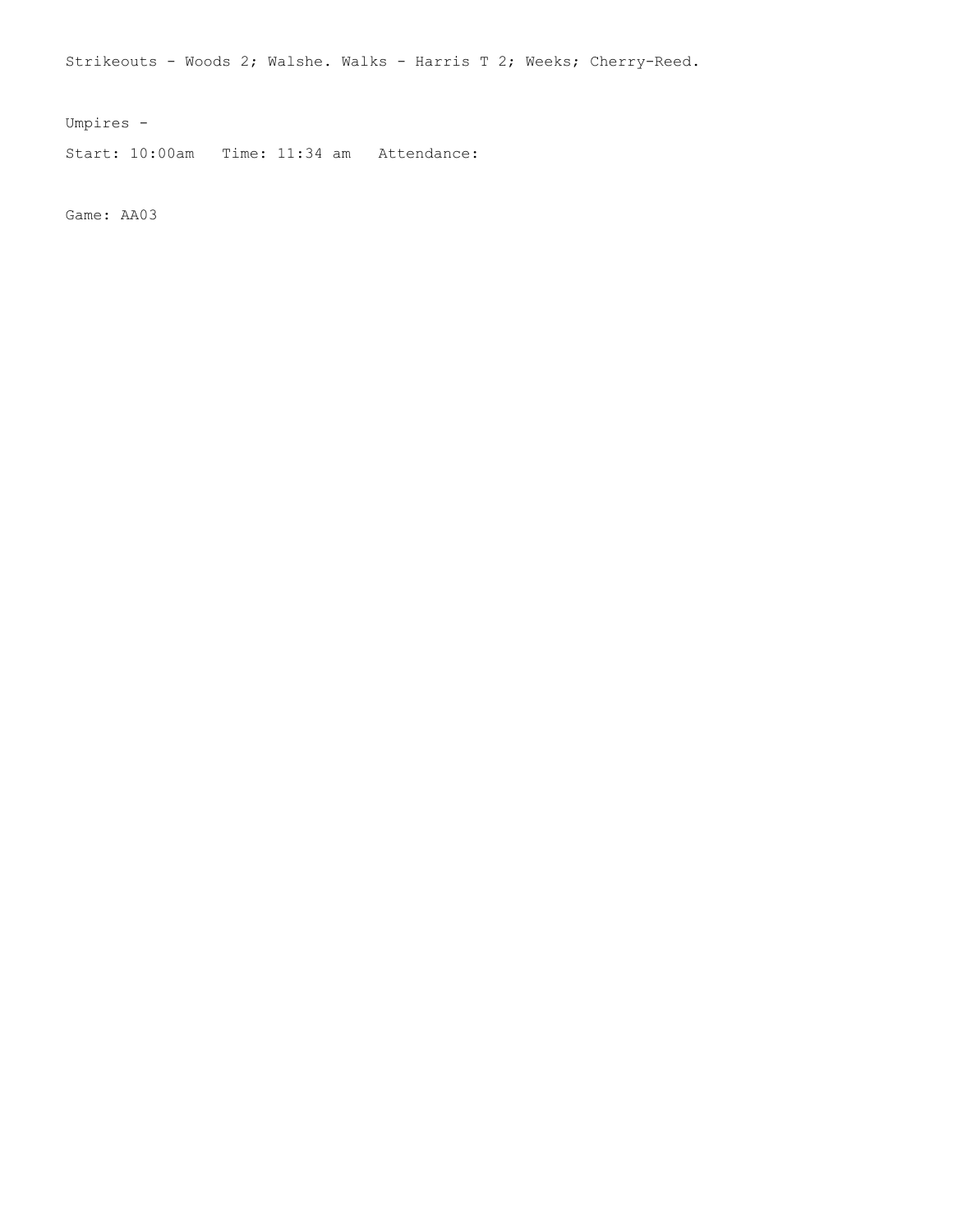## The Automated ScoreBook East Hamilton High at Chester Co - Play-by-Play May 23, 2012 at Murfreesboro (Starplex)

Score by Innings R H E ----------------------------------------- East Hamilton High.. 100 110 0 - 3 5 1 Chester Co.......... 100 050 X - 6 13 1 -----------------------------------------

East Hamilton High starters: 1/cf Geathers; 2/3b Mayes; 12/2b Payne; 16/ss Harris T; 10/1b Phillips; 5/rf Gamble; 8/c Brooks; 15/lf Woods; 11/p Walshe; Chester Co starters: 33/cf Cox; 4/c Weeks; 20/3b Henry; 7/dh Faulkner; 16/1b McEarl; 10/p Jo Ivy; 12/2b Frye; 0/lf Blackstock; 9/ss Cherry-Reed; 14/rf Robinson;

**East Hamilton High 1st -** Geathers singled to left field. Geathers stole second. Mayes out at first 3b to 2b, SAC; Geathers advanced to third. Payne doubled to right field, RBI; Geathers scored. Harris T walked. Phillips singled to shortstop; Harris T advanced to second; Payne advanced to third. Gamble lined out to p; Payne out at third p to 3b. *1 run, 3 hits, 0 errors, 2 LOB.*

**Chester Co 1st -** Cox tripled to right field. Weeks out at first p to 2b. Henry reached on an error by lf, advanced to second; Cox scored, unearned. Faulkner grounded out to 3b; Henry advanced to third on the throw. McEarl popped up to ss. *1 run, 1 hit, 1 error, 1 LOB.*

**East Hamilton High 2nd -** Brooks popped up to 3b. Woods grounded out to ss. Walshe struck out looking. *0 runs, 0 hits, 0 errors, 0 LOB.*

**Chester Co 2nd -** Jo Ivy singled to left field. Jo Ivy advanced to second on a passed ball. Frye hit by pitch. Blackstock popped up to 3b. Cherry-Reed singled to center field; Frye advanced to second; Jo Ivy advanced to third. Cox popped up to 2b. Weeks popped up to 2b. *0 runs, 2 hits, 0 errors, 3 LOB.*

**East Hamilton High 3rd -** Geathers lined out to 2b. Mayes popped up to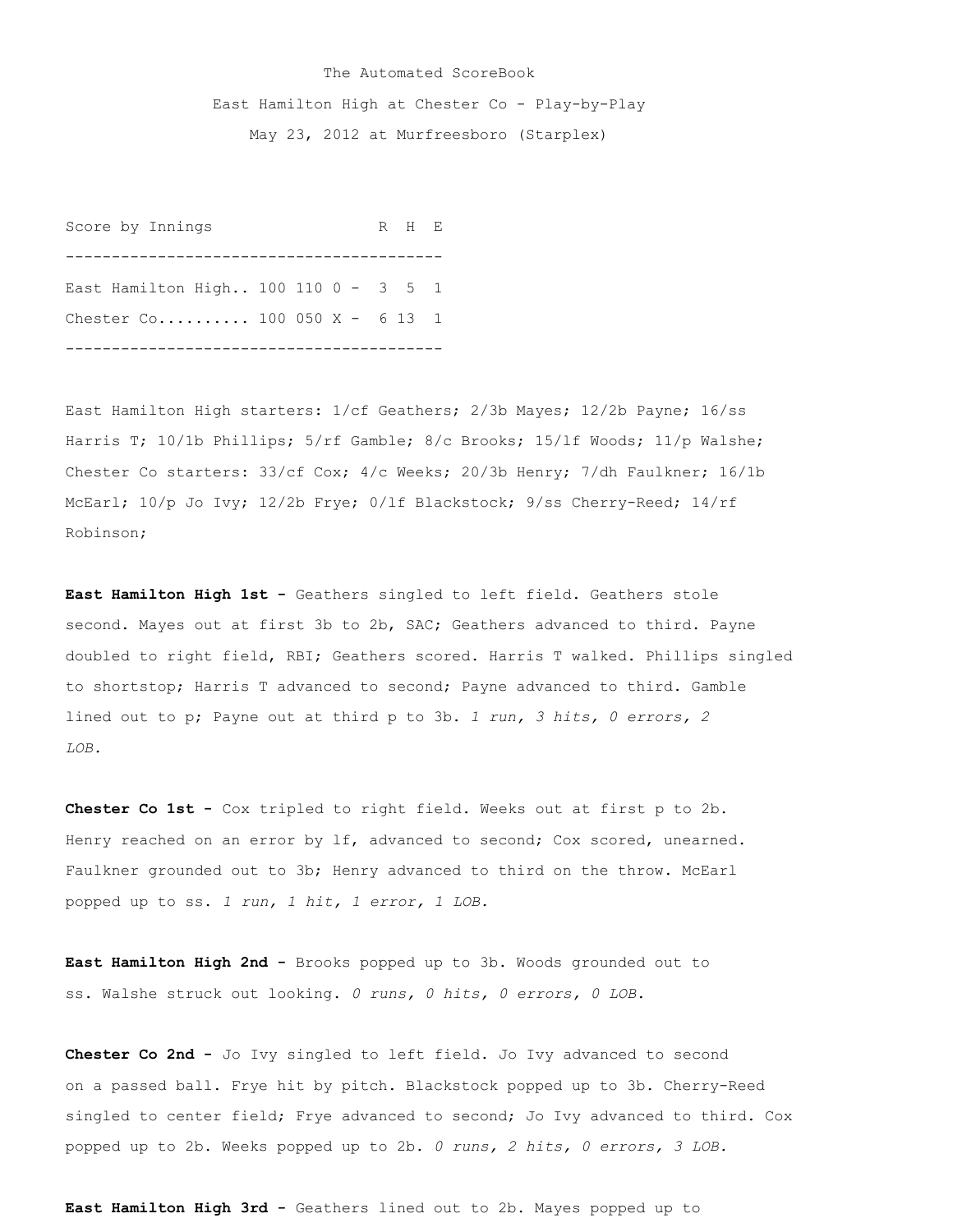3b. Payne grounded out to 2b. *0 runs, 0 hits, 0 errors, 0 LOB.*

**Chester Co 3rd -** Henry flied out to lf. Faulkner flied out to lf. McEarl singled to second base. Jo Ivy singled to left field; McEarl advanced to second. Frye flied out to lf. *0 runs, 2 hits, 0 errors, 2 LOB.*

**East Hamilton High 4th -** Harris T walked. Harris T advanced to second on a passed ball. Phillips singled to right field, RBI; Harris T scored. Gamble grounded out to ss; Phillips advanced to second. Brooks grounded out to 3b; Phillips advanced to third on the throw. Woods struck out looking. *1 run, 1 hit, 0 errors, 1 LOB.*

**Chester Co 4th -** Blackstock lined out to p. Cherry-Reed singled to center field. Cherry-Reed stole second. Cox flied out to cf; Cherry-Reed advanced to third on the throw. Weeks walked. Henry flied out to cf. *0 runs, 1 hit, 0 errors, 2 LOB.*

**East Hamilton High 5th -** Walshe homered, RBI. Geathers flied out to cf. Mayes grounded out to 1b. Payne popped up to ss. *1 run, 1 hit, 0 errors, 0 LOB.*

**Chester Co 5th -** Faulkner singled to left field. Robinson pinch ran for Faulkner. Faulkner to rf for Robinson. McEarl out at first p to 2b, SAC; Robinson advanced to second. Jo Ivy singled to right field, advanced to second on the throw, RBI; Robinson scored on the throw. Frye singled to left field. Blackstock flied out to cf; Frye advanced to second on the throw; Jo Ivy advanced to third on the throw. Cherry-Reed walked. Cox singled, advanced to second on the throw, 2 RBI; Cherry-Reed advanced to third on the throw; Frye scored; Jo Ivy scored. Weeks doubled to center field, 2 RBI; Cox scored; Cherry-Reed scored. Henry popped up to 1b. *5 runs, 5 hits, 0 errors, 1 LOB.*

**East Hamilton High 6th -** Harris T popped up to p. Phillips grounded out to 3b. Gamble popped up to p. *0 runs, 0 hits, 0 errors, 0 LOB.*

**Chester Co 6th -** Faulkner pinch ran for Robinson. Robinson to rf for Faulkner. Faulkner grounded out to 3b. McEarl singled to center field. Jo Ivy singled to left field; McEarl advanced to second. Frye reached on a fielder's choice; Jo Ivy advanced to second; McEarl out at third 3b. Blackstock popped up